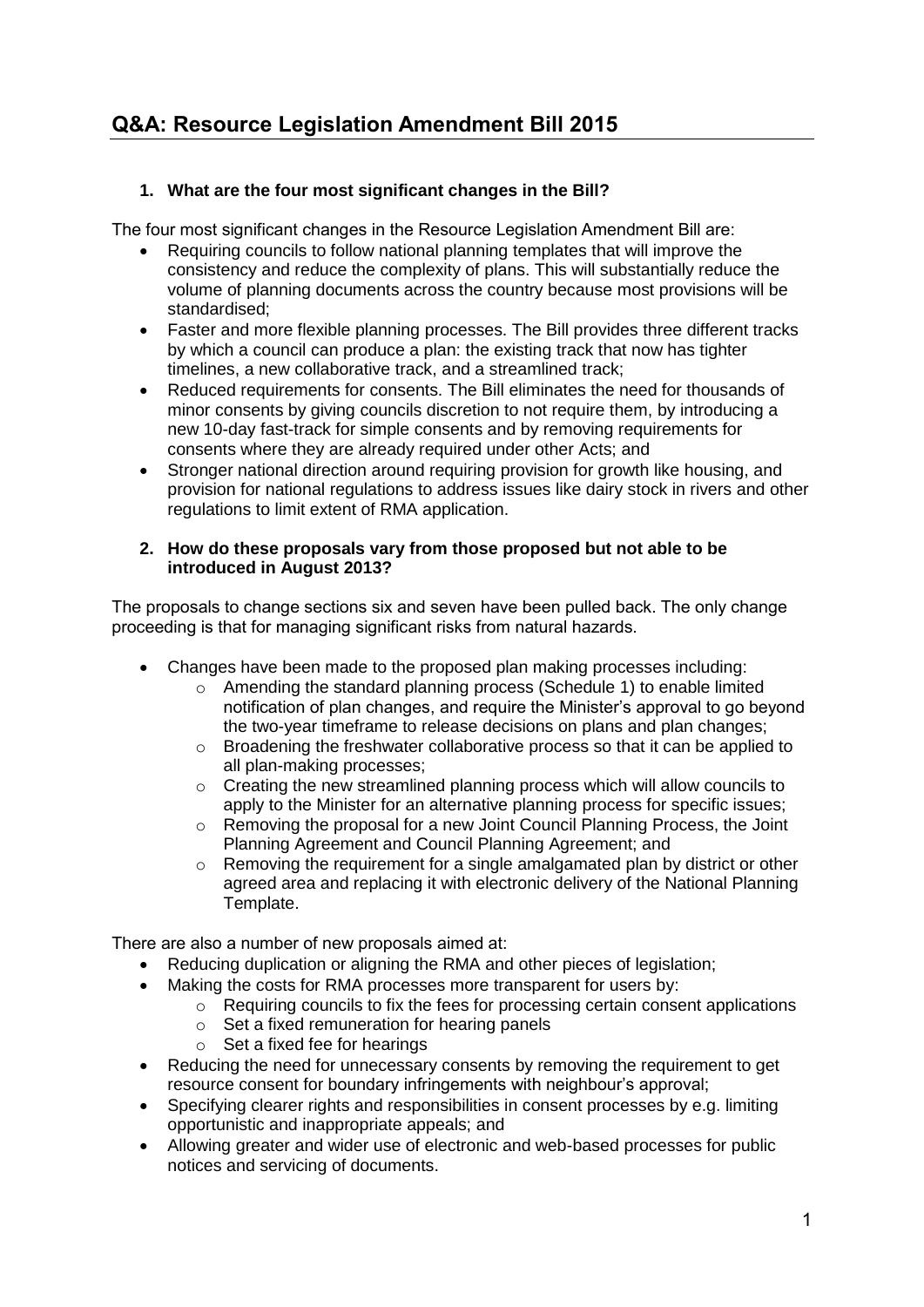The reforms also propose the creation of a new regulation making power that will enable the Minister for the Environment to make specific activities permitted and limit council rules which unreasonably restrict land use for residential use.

# **3. How will the RMA changes speed up the plan making process?**

Current plan-making processes are cumbersome and expensive. The current Act provides for only one way to write a plan, which typically takes six years on average. In the case of the Auckland Unitary Plan and the Christchurch District Plan review the Government has to put in place special legislation to speed up the planning process.

The Bill improves the current plan making process in three ways:

- Councils will need to seek the approval of Minister for the Environment to extend the two-year time limit (from date of notification) in which they are required to make decisions on a proposed plan or plan change;
- When it is easy to identify who is directly affected by a plan change, councils will be able to limit notification to only those people who are directly affected;
- Provide clarification that councils can give effect to a proposed Regional Policy Statement when it is developed as part of a combined plan.

The Bill also provides two alternative plan making routes. First, a collaborative planning approach based on the Land and Water Forum where different interests are encouraged to work together on finding resource planning solutions. A second alternative is a streamlined planning process where the council and Government agree on a specially tailored approach to specific local conditions.

# **4. How will the reforms reduce costs and delays in resource consenting?**

The Bill addresses frustrations over minor consents costing too much and taking too much time. A number of consenting proposals in the Bill will allow councils to scale consenting processes to better match the scale of the application. These proposals will:

- Treat boundary activities as permitted where they have been agreed to by the relevant neighbours:
- Allow councils to consider certain activities as permitted where the effects are no different than if there wasn't a rule breach and where the effects on any persons are considered no more than minor;
- Introduce a 10 working day time limit for simple applications.

The reforms will make the costs of resource consents more transparent. The Bill enables regulations to be made that require consent authorities to fix the fees for processing certain consent applications, and set a fixed remuneration for hearing panels and a fixed fee for hearings. This will give greater certainty to applicants.

# **5. Why do we need stronger national direction?**

The RMA is highly devolved to local councils for its delivery. Variation between different council plans across the country can be confusing, so a key feature of this set of reforms is stronger national direction. More national direction will create greater consistency across plans and set clear guidance for councils.

It does not make sense for a small country of four and a half million people to have each of the councils reinventing the wheel. For example, we have over 50 different definitions of how to measure the height of a building.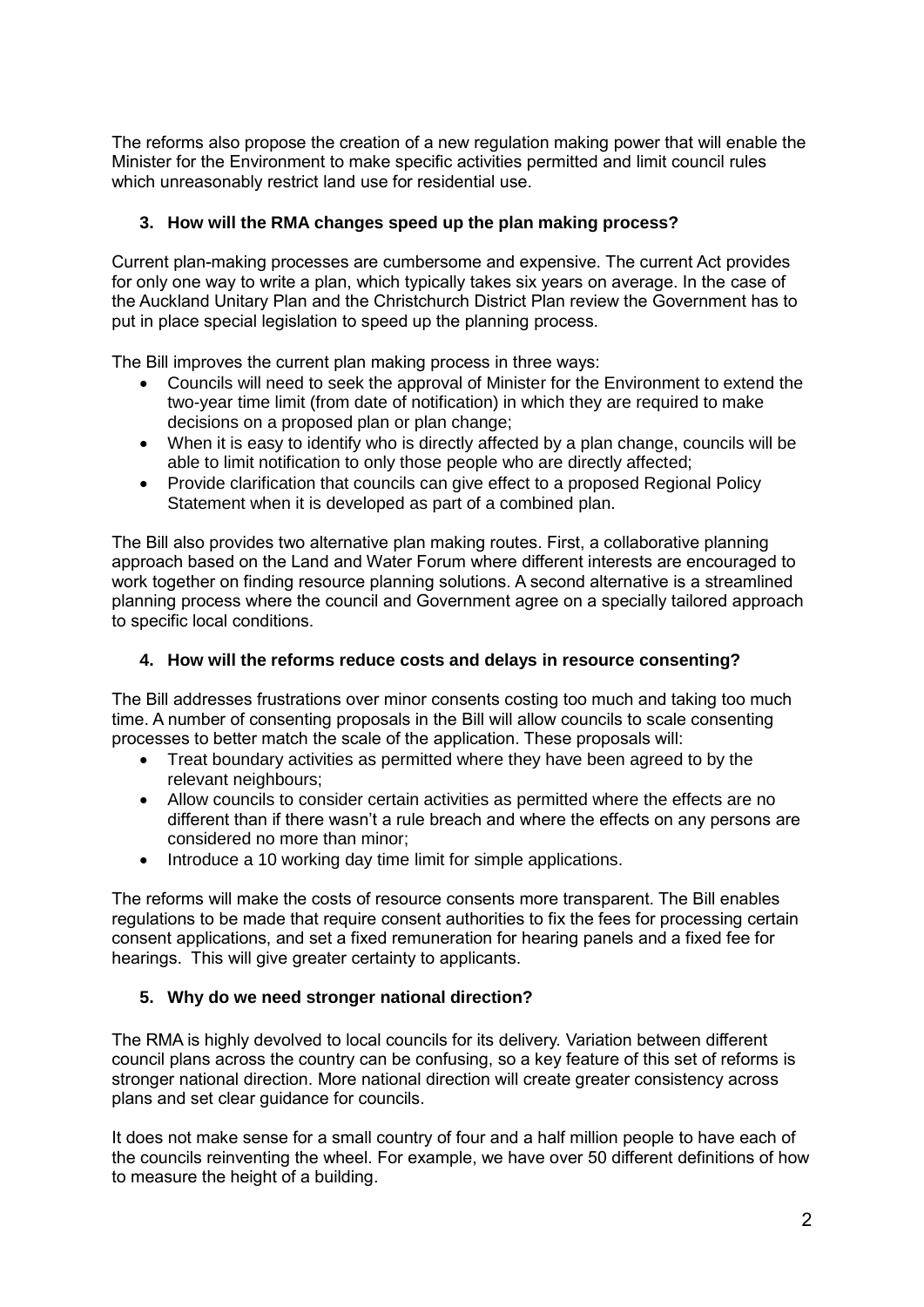#### **6. How will the management of natural hazards improve as a result of the reforms?**

Adding the management of significant risks from natural hazards to section six of the RMA will ensure that all decision-makers take a risk-based approach to managing natural hazards when making resource management decisions, and deliver on the recommendations of the Canterbury Earthquake Royal Commission.

# **7. What will the national planning template do?**

The national planning template will reduce the complexity of plans. It will set out the structure and format of resource management plans and policy statements, and can include consistent content on matters that require national direction or national consistency. The structure and format of plans will be the same across the country. This will reduce confusion and make plans easier and cheaper to use and review. It will also significantly reduce the volume of plans that nationally amount to over 80,000 pages – or 10 metres high – of planning documents.

# **8. What do the Minister's new regulation making powers do?**

The Bill enables national regulations for fencing stock out of water bodies.

It will enable regulations to be made that could:

- Permit specified land uses;
- Prohibit and require removal of council planning provisions that duplicate other legislation or impose unnecessary restrictions on land use for residential use. This will enable constraints to be placed on councils' telling home owners things like which way they must face their living areas or overriding the Building Act on insulation requirements.

#### **9. What do the reforms mean for the Environment Court and for people seeking to challenge decisions?**

The Bill introduces a number of improvements to Environmental Court processes to support efficient and speedy resolution of appeals. This will mean that the Court can require people to participate in alternative dispute resolution activities and judicial conferences first, rather than go straight an Environment Court hearing. The matters that an Environment Court judge and Environment Commissioner sitting alone are able to consider are also being increased to better utilise the Court resources.

The Bill provides the Environment Court with a new ability to allow councils to acquire land that has been rendered incapable of reasonable use by planning provisions, where those provisions are deemed to have placed an unfair and unreasonable burden on the landowner. Currently, councils have to amend planning provisions when this problem occurs. This alternative solution will encourage councils to consider the true cost of proposals, and give them the ability to pursue plan changes that are supported by the community (even if this imposes a significant cost on affected landowners).

#### **10. How will the reforms cut down on litigation?**

One of the key themes of the reforms is to encourage resolution of disputes as early as possible in resource management planning and consenting processes. There are two aspects to this: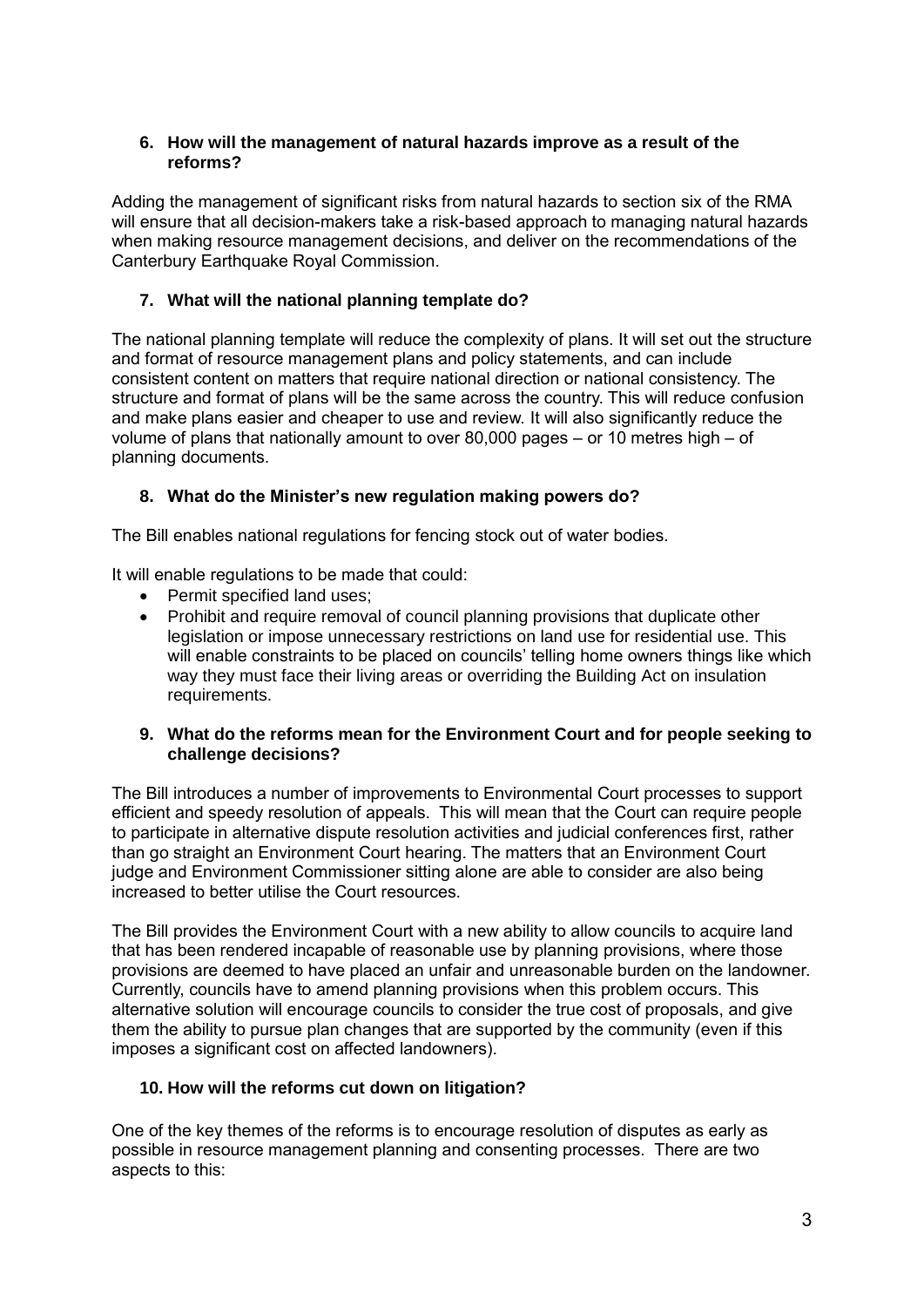- Encouraging more engagement in plan-making processes generally, rather than engagement on individual consents;
- Providing avenues for resolving disputes as early as possible, avoiding a full appeal to the Environment Court.

The reforms also ensure that consent processes are focused on the reasons resource consent is required, and that public engagement in these processes is relevant. The reforms refine the notification regime by precluding some applications from public notification and specifying who can be involved in limited notified resource consent applications.

#### **11. How will the RMA reforms reduce duplication between the RMA and other Acts?**

Some activities under the RMA also require permissions under other Acts. Getting multiple approvals can be time consuming and complex, and sometimes applicants have to provide the same information several times to different decision makers for the same activity.

The Bill addresses areas of legislative duplication in the areas of:

- *1. Hazardous substances management*
	- Removing the explicit function of regional councils and territorial authorities to manage hazardous substances under the RMA, as this is already covered by the Hazardous Substances and New Organisms Act 1996 (there is no change in respect of new organisms like GMOs)
- *2. The notified concession process under the Conservation Act*
	- Aligning the notified concession process under the Conservation Act 1987 with notified resource consents under the RMA at key steps
- *3. Recreation reserve exchanges under the Reserves Act*
	- Creating an optional joint process of public notification, hearings and decisions for proposals that involve private plan changes and/or resource consents under the RMA and recreation reserve exchanges under the Reserves Act 1977
- *4. Financial and development contributions under the Local Government Act*
	- There is currently considerable variation and overlap between how different councils charge financial and development contributions. The Bill will remove the ability for a council to charge a financial contribution under the RMA. This will make it clear that the costs of servicing new growth should be met through development contributions under the Local Government Act 2002. Consent conditions will still be able to include contributions to offset environmental effects.

The Bill also aligns processing of certain notified discretionary marine consents under the Exclusive Economic Zone and Continental Shelf (Environmental Effects) Act 2012 Act (EEZ Act) with the Board of Inquiry process for Nationally Significant Proposals under the RMA. This will enable the Environmental Protection Authority (EPA) to standardise their processes.

#### **12. What changes are proposed for the Environmental Protection Authority and Boards of Inquiry?**

The RM changes will reduce Board of Inquiry costs and complexity, by providing electronic information, requiring Boards to pay attention to cost effectiveness, and changing the Board composition requirements to enable greater efficiency. The Bill also enables the EPA to provide secretarial and support services to decision-makers appointed under any Act that amends or overrides RMA processes where major hearings are held.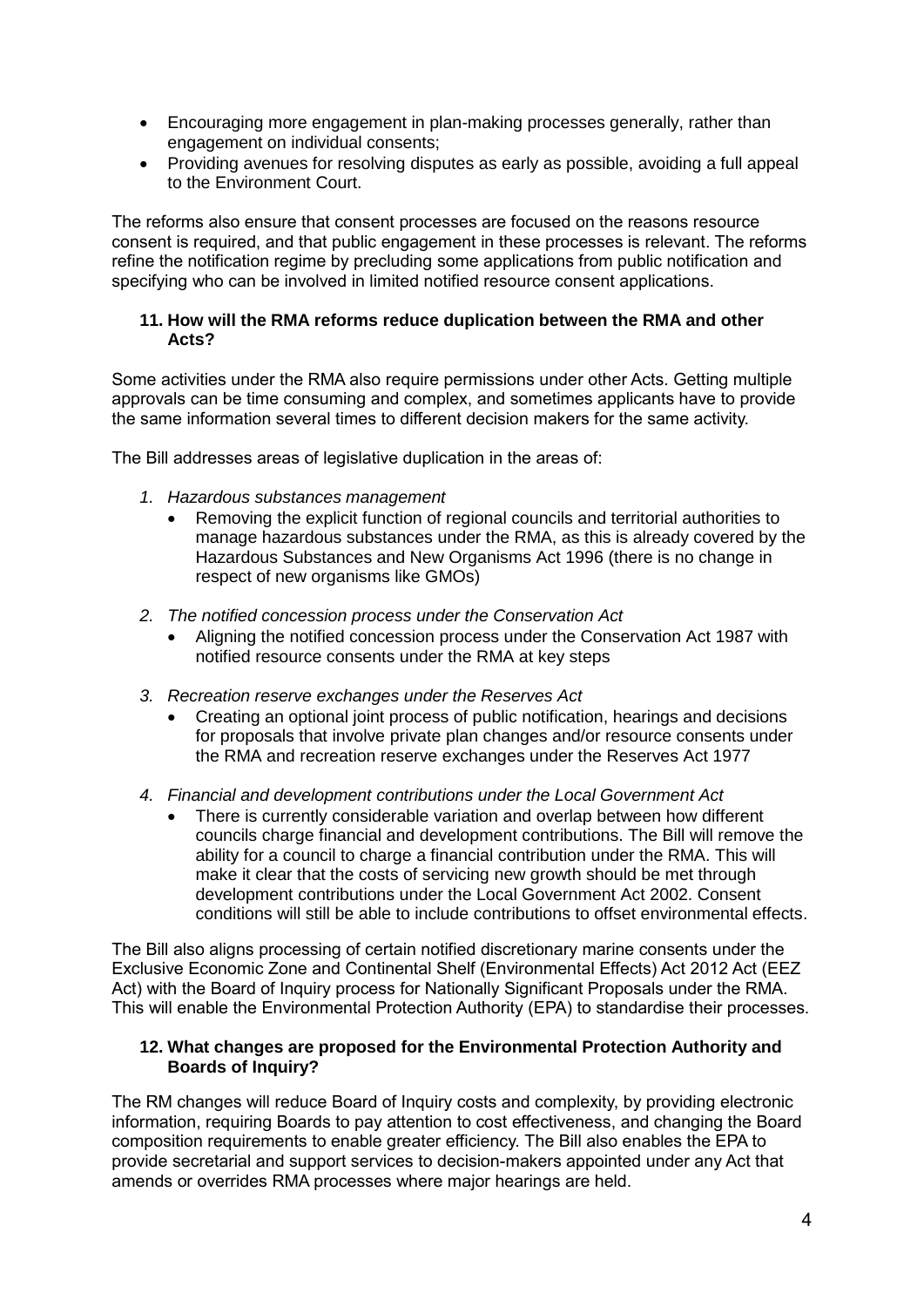The Bill will also establish joint processing and decision-making under the RMA and the EEZ Act, to simplify application processes for activities which would affect both the coastal marine area and the EEZ, and reduce overall costs for all interested parties.

# **13. How will the RMA reforms impact New Zealand's coastal and marine space?**

The Bill introduces provisions in the EEZ Act to explicitly provide for decommissioning structures once they reach the end of their productive life. This includes a requirement that owners or operators must prepare a decommissioning plan, in accordance with requirements set out in regulations.

The Bill makes a number of other changes to the EEZ Act to ensure that it can be implemented effectively and efficiently, including amendments to transitional provisions and enforcement provisions.

The Bill aligns decision making processes under the RMA and EEZ Act to provide for consistent environmental management of activities which span across the 12 nautical mile limit.

#### **14. Will the changes to the EEZ Act so that decisions on notified marine consents are made by a Board of Inquiry compromise the independence of the decisionmaking process?**

This change will not compromise the integrity of the environmental management regime that this Government has put in place. This proposal will improve the efficiency of the resource management system by aligning processes under the EEZ Act and the RMA. This will enable the EPA to standardise its business processes.

The Bill contains a number of criteria that will ensure that Boards have relevant expertise to help them make good decisions. These criteria are generally the same as those for nationally significant proposals under the RMA.

The current law allows decisions on a consent in the marine environment within the territorial sea to be made by an appointed Board of Inquiry (as occurred in the King Salmon case in the Marlborough Sounds). It is difficult to argue that it is quite appropriate for a decision on an oil platform in the territorial sea to be determined by a Board of Inquiry but not for the same platform in the EEZ.

#### **15. What changes will be made to the Public Works Act?**

Changes to the Public Works Act will provide easier and fairer compensation for property owners whose land is required for important infrastructure. The Public Works Act 1981 (PWA) allows the Crown to acquire land for public works, either by agreement with the owner or by compulsory purchase. It also outlines what compensation can be paid to the landowner. Landowners can receive compensation for the:

- 1. Market value of the property acquired under the PWA;
- 2. Disruption, interference and other inconveniences (known as a solatium), when it is the landowner's main residence being acquired.

The solatium has not been increased from \$2000 since it was introduced in 1975. The reforms will increase the solatium, up to a maximum of \$50,000. The new provisions also provide an incentive for such cases to be settled more quickly.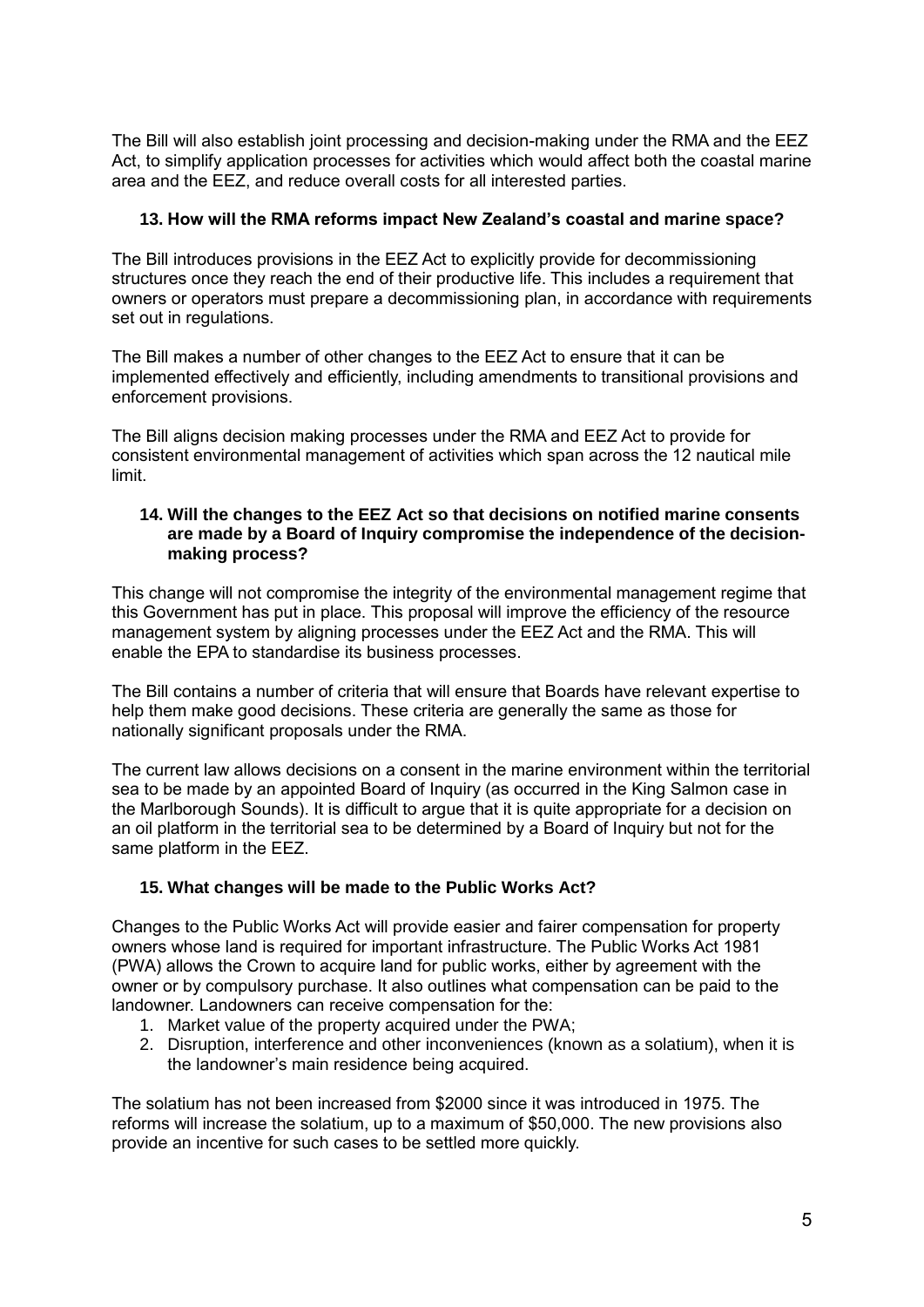# **16. How will the reforms modernise RMA processes?**

There have been significant advances in technology since the RMA was introduced in 1991. The way councils notify proposals and service documents for resource management processes (in lengthy newspaper ads and by sending copies in the post) is not aligned with current technology.

The reforms will bring the RMA into line with how New Zealanders work now, by:

- Introducing electronic public notification and servicing of documents;
- Providing for all plans to be made easily accessible and searchable online; and
- Requiring all RMA public notices to be clear and concise and made available on publicly accessible websites. Only summaries of public notices and a link to the full notification will be required to be published in newspapers.

# **17. How will the RMA reforms impact iwi engagement in plan making?**

Meaningful engagement with Maori is an important aspect of resource management. Currently iwi engagement isn't consistent across the country. Low levels of engagement between councils and iwi early in the planning process can lead to disagreements and litigation later on.

The reforms will require councils to increase consultation with iwi overall and to do this earlier in plan making processes, including inviting iwi to form an Iwi Participation Arrangement. This arrangement will set out how a council will engage and consult with iwi when developing or changing plans, and will include provision for any existing engagement processes set out under specific treaty settlement legislation.

These proposals will encourage positive working relationships between councils and Māori, and encourage councils to engage with tāngata whenua early in the plan making process.

# **18. What changes will be made to Heritage Protection Authorities?**

Under the RMA, Heritage Protection Authorities (HPA) protect a place or structure that has special heritage qualities. HPAs are generally either a Minister of the Crown, a local authority, or Heritage New Zealand Pouhere Taonga (Heritage New Zealand). However, any group can become a body corporate and then apply to be an HPA if there is a place that they want to protect, including places that may be on private land.

The Bill amends the RMA so that body corporate HPAs are not able to put heritage orders over privately owned land. They could still do this for publicly owned (including council) land.

# **19. How will the RMA reforms impact freshwater management?**

This reforms will:

- Create new regulation making powers to exclude stock from water bodies (as stated in the Government's 2014 election manifesto);
- Provide for equality of treatment for those who take water for stock drinking purposes;
- Remove redundant provisions on water quality classes from the RMA, as this has been superseded by 'national objectives framework' in the 2014 National Policy Statement for Freshwater Management; and
- Facilitate community decision making for freshwater management through collaborative planning processes.